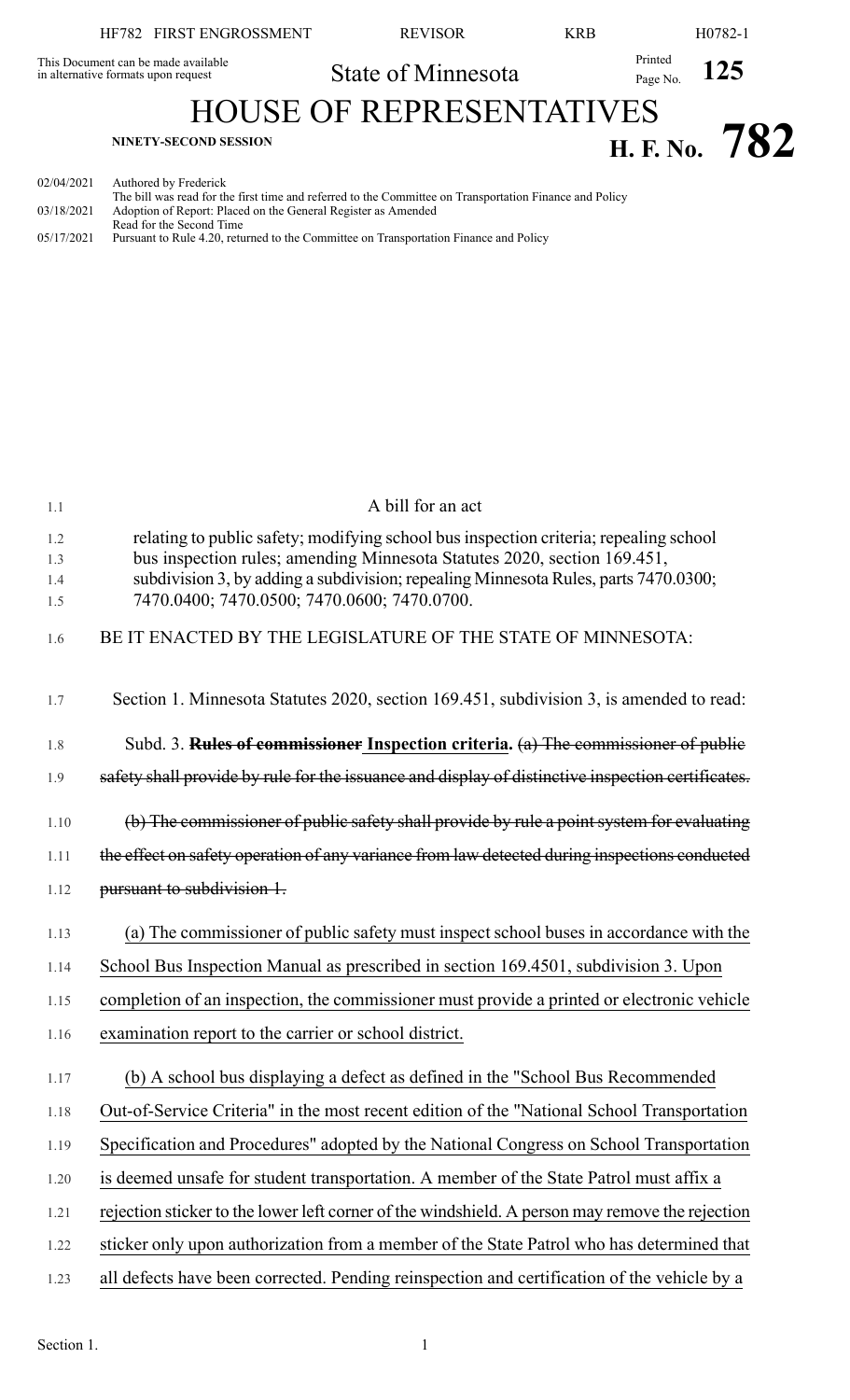2.1 member of the State Patrol, a bus bearing a rejection sticker may be used to transport students 2.2 if the defects have been corrected and the vehicle examination report is signed by the owner 2.3 or a designee certifying that all defects have been corrected. The signed report must be 2.4 carried in the first aid kit on the bus. 2.5 (c) A school busthat has had an inspection completed in which no out-of-service defects 2.6 were identified has passed the inspection and a member of the State Patrol must affix an 2.7 inspection certificate to the lower left corner of the windshield. All defects identified must 2.8 be repaired within 14 days of the inspection. The person completing the repairs must sign 2.9 and date the inspection report indicating the repairs were made. The inspection report must 2.10 be retained at the principle place of business of the carrier or school district for 12 months 2.11 following the inspection and must be available for review by a representative of the 2.12 commissioner of public safety. 2.13 (d) A defect discovered during an inspection that was identified by a member of the 2.14 State Patrol during a previous inspection but has not been corrected results in a failed 2.15 inspection. A member of the State Patrol must affix a rejection sticker to the lower left 2.16 corner of the windshield. 2.17 Sec. 2. Minnesota Statutes 2020, section 169.451, is amended by adding a subdivision to 2.18 read: 2.19 Subd. 6. **Member of the State Patrol.** For purposes of this section, a member of the 2.20 State Patrol includes an employee of the Department of Public Safety described in section 2.21 299D.06. 2.22 Sec. 3. **REPEALER.** 2.23 Minnesota Rules, parts 7470.0300; 7470.0400; 7470.0500; 7470.0600; and 7470.0700, 2.24 are repealed.